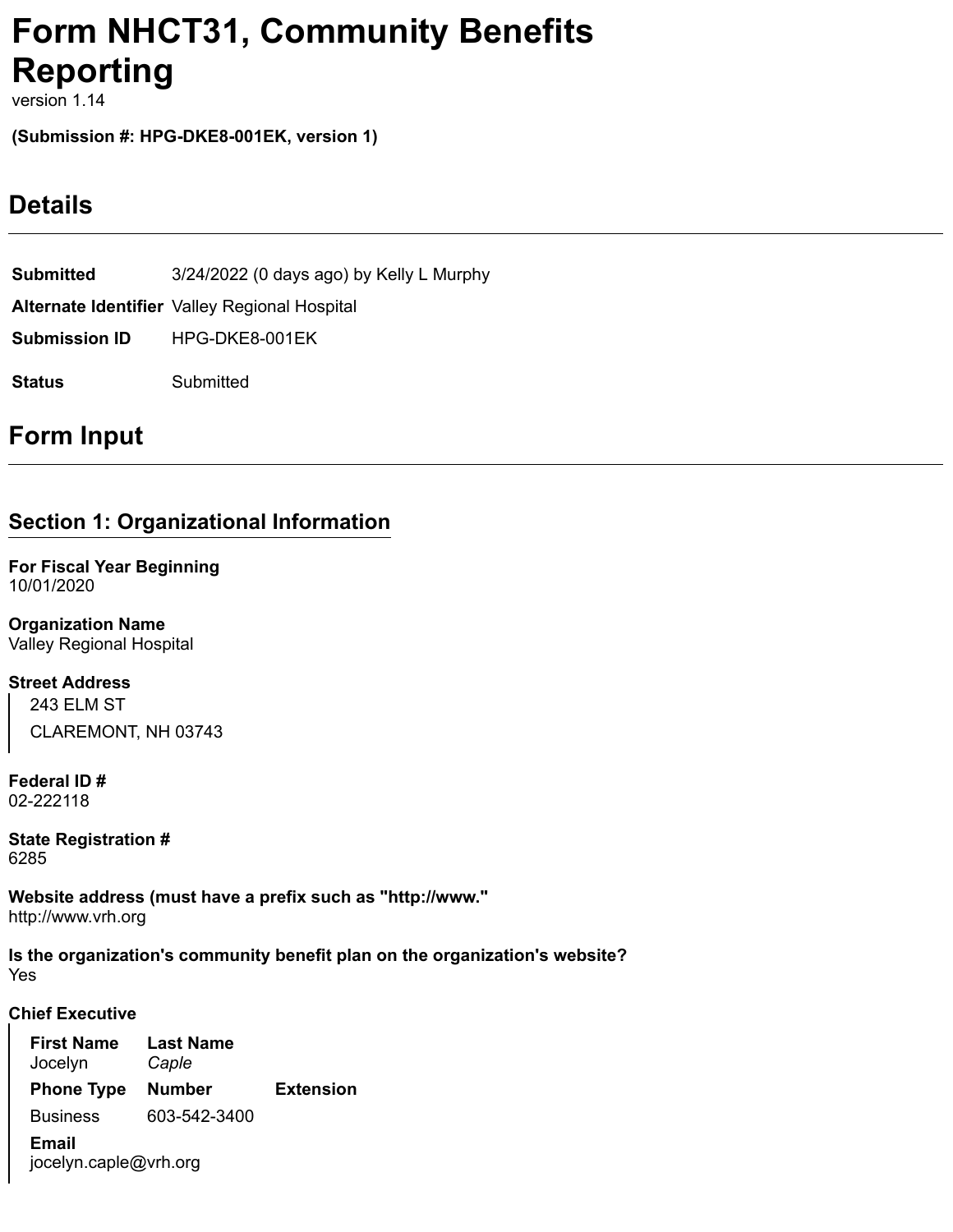#### **Board Chair**

**First Name** Patricia **Last Name** *Putnam* **Phone Type Number Extension** Business 603-542-3400 **Email** info@vrh.org

#### **Community Benefits Plan Contact**

**First Name** Jean **Last Name** *Shaw* **Title** *Chief Financial Officer* **Phone Type Number Extension** Business 603-542-3421 **Email** jean.shaw@vrh.org

Yes **Does this report include community benefit information for affiliated or subsidiary organizations?**

#### **Affiliated or Subsidiary Organizations**

| <b>Organization Name</b>   | Federal ID# | <b>State Registration #</b> |  |
|----------------------------|-------------|-----------------------------|--|
| Valley Regional Healthcare | 20-397338   | 14522                       |  |

### **Section 2: Mission & Community Served**

#### **Mission Statement**

Mission Statement: Our Vision- Partner with the community to optimize health by ensuring access to high value healthcare. Our Mission- Improve community health, patient experience and value. Core Values- Compassion, Accountability, Respect, Excellence, Service.

Yes **Has the Mission Statement been reaffirmed in the Past Year (RSA 7:32e-I)?**

#### **Service Area**

Community may be defined as a geographic service area comprised of the locations from which most service recipients come (primary service area) or a subset of the general population that share certain characteristics such as age range, health condition, or socioeconomic resources. For some trusts, the definition of community may be a combination of geographic service area and a subset of the population within that area. Please include information from the drop down lists and narrative field as applicable to sufficiently describe the community served.

No **Did the primary service area cover ALL of New Hampshire?**

NONE PROVIDED **Please select service area Counties (NH), if applicable**

NONE PROVIDED **Please select service area municipalities (NH), if applicable**

#### **Service Population Description**

VRH serves the rural region of Sullivan County, New Hampshire, with a population of over 43,077 people, living in 15 towns across 552 square miles. In addition to New Hampshire residents, several bordering towns in Vermont, especially Windsor, Weathersfield and Springfield, rely upon Valley Regional Hospital's programs and services.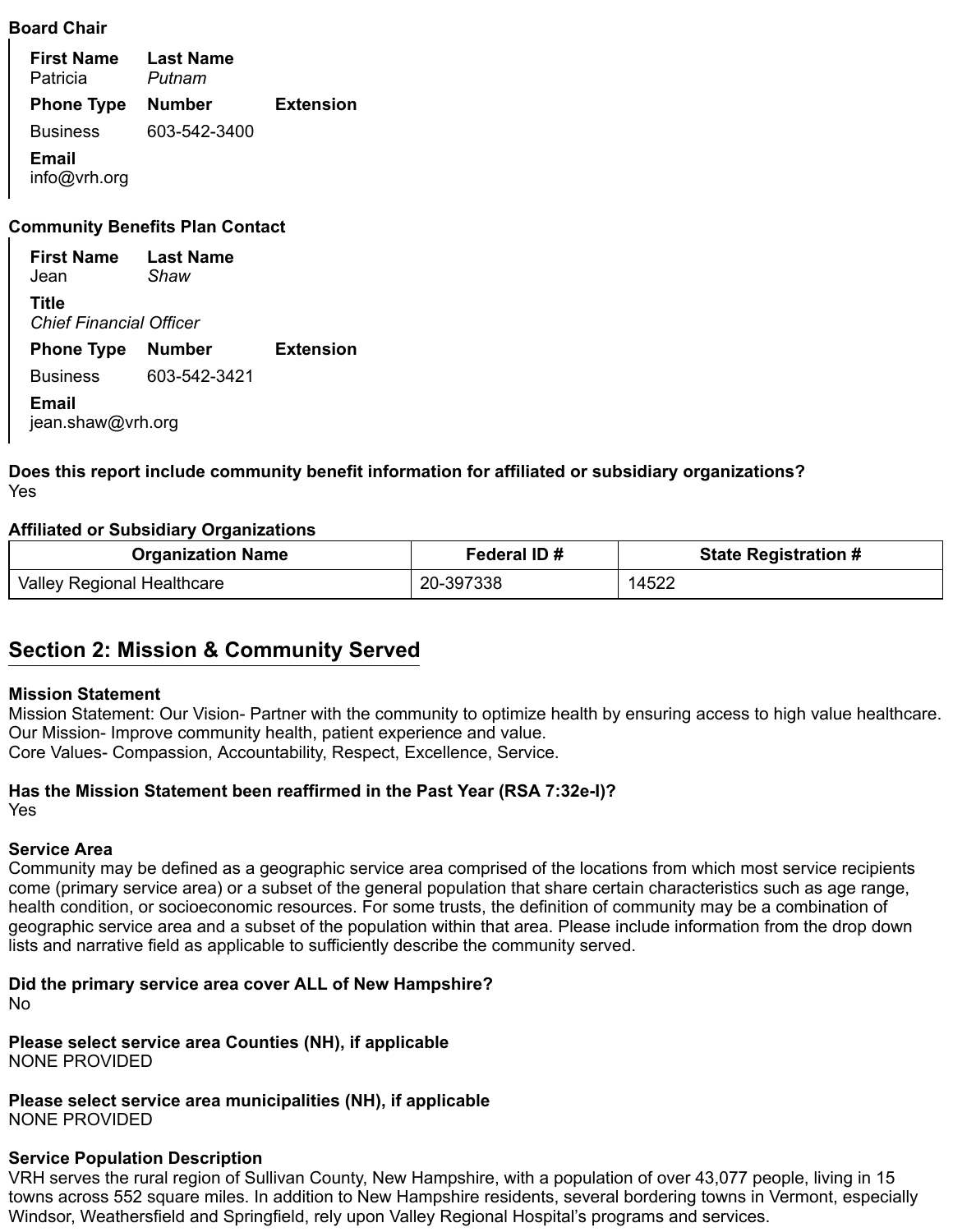### **Section 3.1: Community Needs Assessment**

**In what year was the last community needs assessment conducted to assist in determining the activities to be included in the community benefit plan? (Please attach a copy of the needs assessment below if completed in the past year)**

2021

**Please attach a copy of the needs assessment if completed in the past year**

2021 Valley Regional Hospital Community Health Needs Assessment final (1).pdf - 03/24/2022 09:59 AM **Comment** NONE PROVIDED

Yes **Was the assessment conducted in conjunction with other health care charitable trusts in your community?**

### **Section 3.2: Community Needs Assessment (1 of 11)**

**Area of Community Need / Concern**

22. Access to Mental Health Services

Yes **Is the need identified in the Community Needs Assessment?**

Yes **Is the need addressed in the Health Care Charitable Trusts Community Benefit Plan?**

**Please select the applicable Category or Categories of Community Benefit included in your plan associated with this need.**

A3: Health Care Support Services

**Brief description of major strategies or activities to address this need (optional)** NONE PROVIDED

### **Section 3.2: Community Needs Assessment (2 of 11)**

1. Financial Barriers to Care; Cost of Care / Insurance **Area of Community Need / Concern**

Yes **Is the need identified in the Community Needs Assessment?**

Yes **Is the need addressed in the Health Care Charitable Trusts Community Benefit Plan?**

**Please select the applicable Category or Categories of Community Benefit included in your plan associated with this need.**

A3: Health Care Support Services

**Brief description of major strategies or activities to address this need (optional)** NONE PROVIDED

### **Section 3.2: Community Needs Assessment (3 of 11)**

#### **Area of Community Need / Concern**

2. Access to Prescription Medications / Prescription Assistance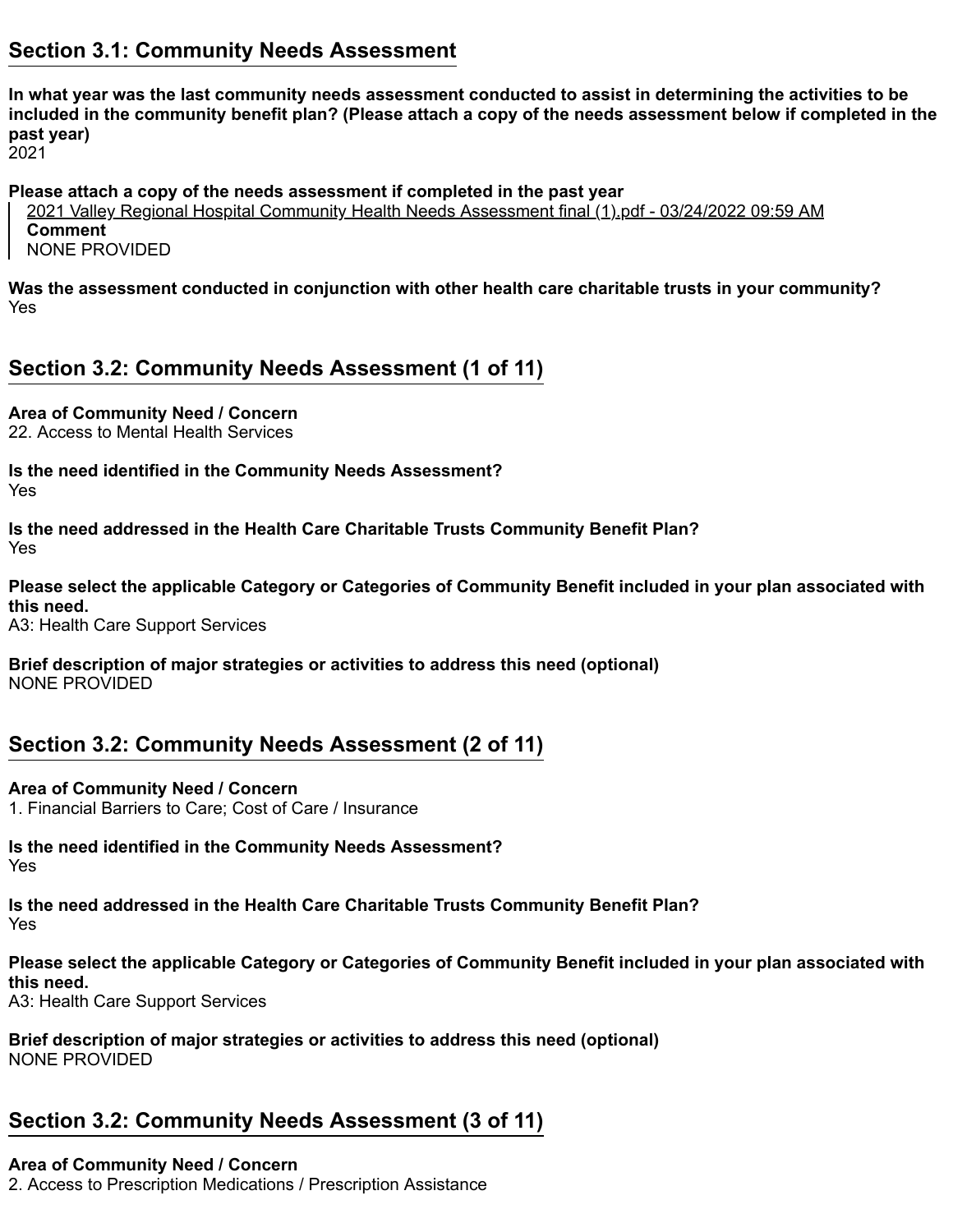Yes **Is the need identified in the Community Needs Assessment?**

Yes **Is the need addressed in the Health Care Charitable Trusts Community Benefit Plan?**

**Please select the applicable Category or Categories of Community Benefit included in your plan associated with this need.**

A3: Health Care Support Services

**Brief description of major strategies or activities to address this need (optional)** NONE PROVIDED

### **Section 3.2: Community Needs Assessment (4 of 11)**

24. Substance Use **Area of Community Need / Concern**

Yes **Is the need identified in the Community Needs Assessment?**

Yes **Is the need addressed in the Health Care Charitable Trusts Community Benefit Plan?**

A3: Health Care Support Services **Please select the applicable Category or Categories of Community Benefit included in your plan associated with this need.**

**Brief description of major strategies or activities to address this need (optional)** NONE PROVIDED

## **Section 3.2: Community Needs Assessment (5 of 11)**

27. Healthy Eating / Nutrition / Food Insecurity **Area of Community Need / Concern**

Yes **Is the need identified in the Community Needs Assessment?**

Yes **Is the need addressed in the Health Care Charitable Trusts Community Benefit Plan?**

**Please select the applicable Category or Categories of Community Benefit included in your plan associated with this need.**

A1: Community Health Education A3: Health Care Support Services

**Brief description of major strategies or activities to address this need (optional)** NONE PROVIDED

## **Section 3.2: Community Needs Assessment (6 of 11)**

#### **Area of Community Need / Concern**

25. Access to Substance Use Disorder Services

Yes **Is the need identified in the Community Needs Assessment?**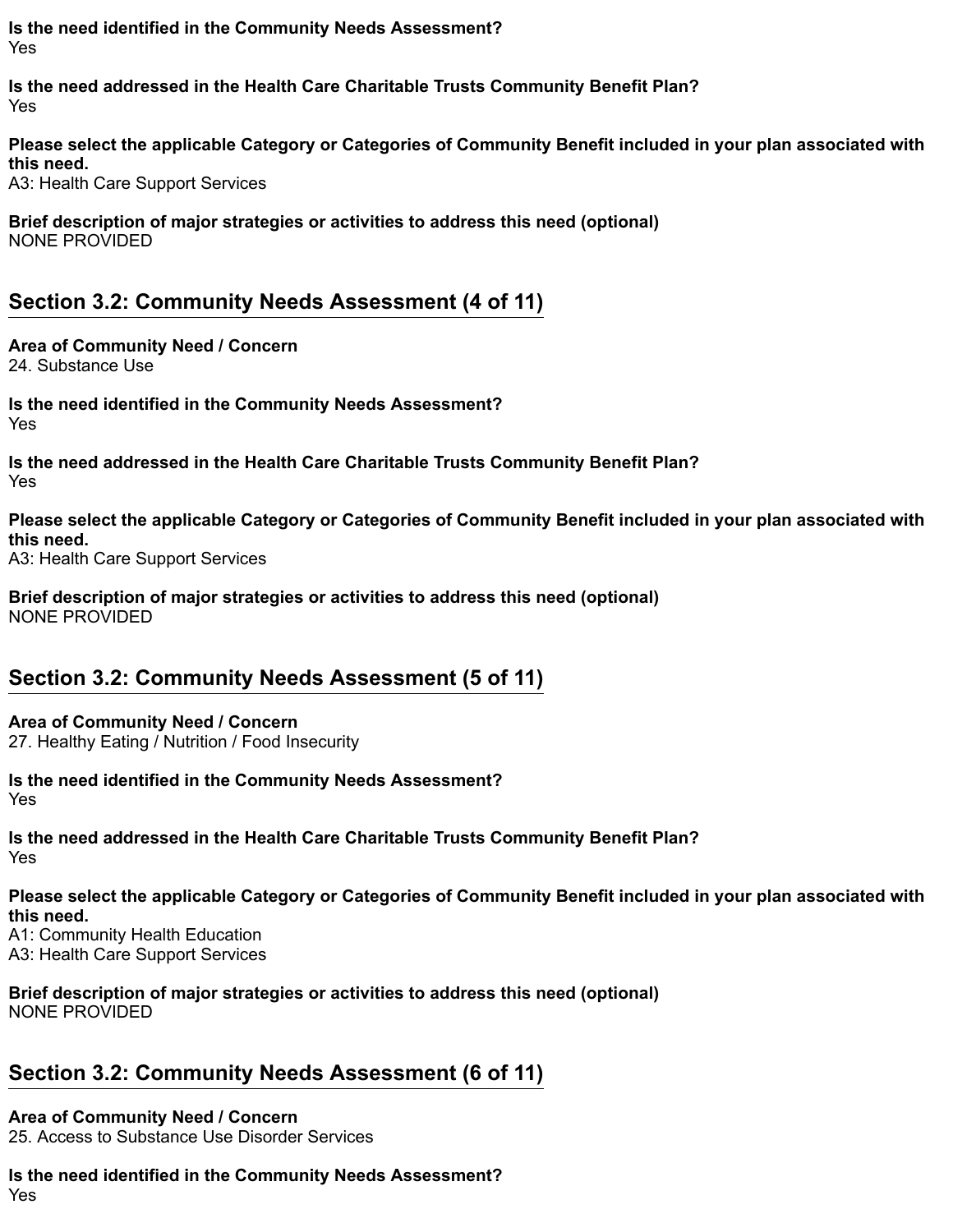No **Is the need addressed in the Health Care Charitable Trusts Community Benefit Plan?**

Not Applicable **Please select the applicable Category or Categories of Community Benefit included in your plan associated with this need.**

**Brief description of major strategies or activities to address this need (optional)** NONE PROVIDED

### **Section 3.2: Community Needs Assessment (7 of 11)**

14. Domestic Abuse / Child Abuse **Area of Community Need / Concern**

Yes **Is the need identified in the Community Needs Assessment?**

No **Is the need addressed in the Health Care Charitable Trusts Community Benefit Plan?**

**Please select the applicable Category or Categories of Community Benefit included in your plan associated with this need.**

Not Applicable

**Brief description of major strategies or activities to address this need (optional)** NONE PROVIDED

### **Section 3.2: Community Needs Assessment (8 of 11)**

**Area of Community Need / Concern**

4. Oral Health

Yes **Is the need identified in the Community Needs Assessment?**

Yes **Is the need addressed in the Health Care Charitable Trusts Community Benefit Plan?**

**Please select the applicable Category or Categories of Community Benefit included in your plan associated with this need.**

F7: Community Health Advocacy

**Brief description of major strategies or activities to address this need (optional)** NONE PROVIDED

### **Section 3.2: Community Needs Assessment (9 of 11)**

3. Access to Primary Care **Area of Community Need / Concern**

Yes **Is the need identified in the Community Needs Assessment?**

Yes **Is the need addressed in the Health Care Charitable Trusts Community Benefit Plan?**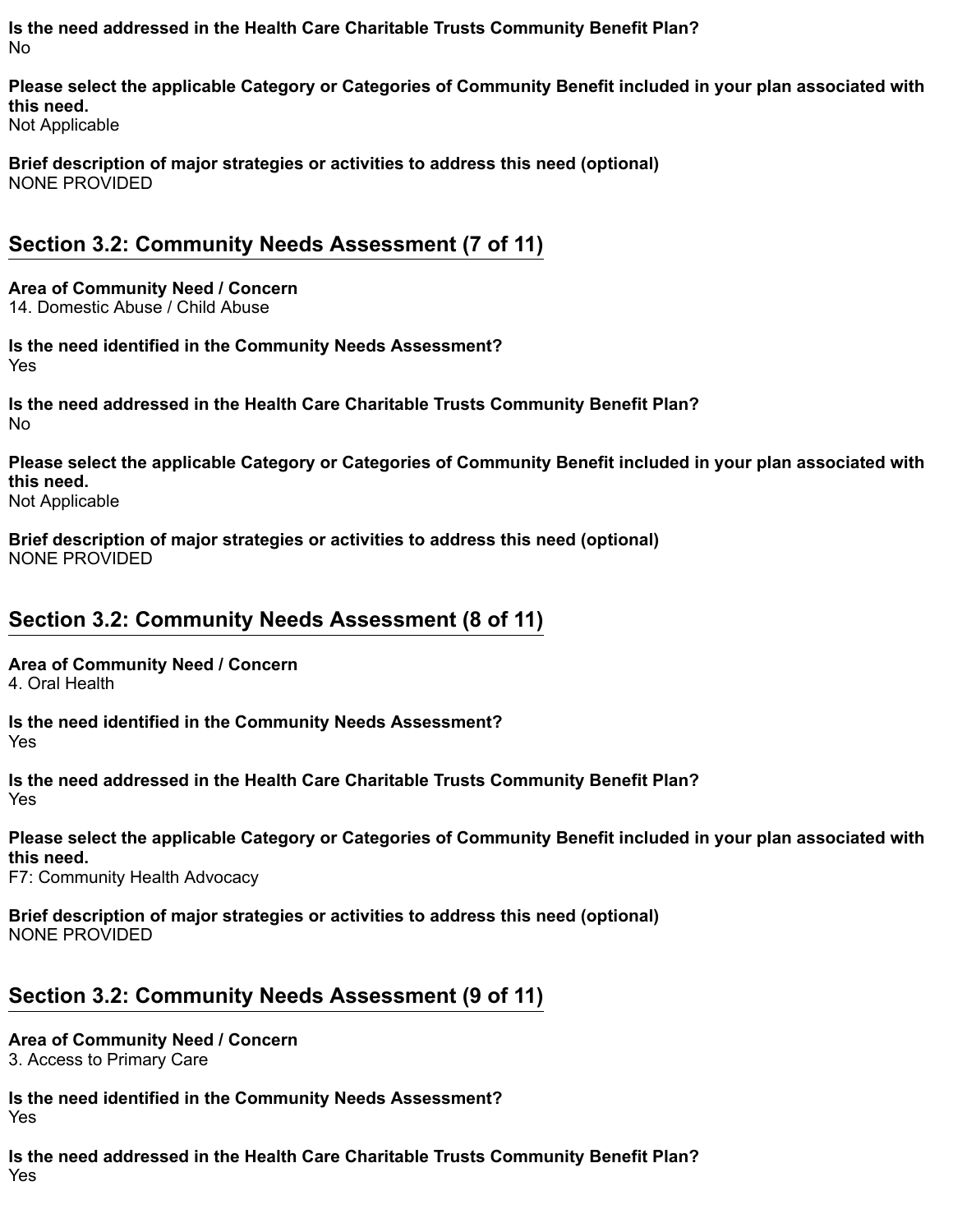**Please select the applicable Category or Categories of Community Benefit included in your plan associated with this need.**

F7: Community Health Advocacy A1: Community Health Education A3: Health Care Support Services

**Brief description of major strategies or activities to address this need (optional)** NONE PROVIDED

## **Section 3.2: Community Needs Assessment (10 of 11)**

**Area of Community Need / Concern**

26. Tobacco Use

Yes **Is the need identified in the Community Needs Assessment?**

Yes **Is the need addressed in the Health Care Charitable Trusts Community Benefit Plan?**

**Please select the applicable Category or Categories of Community Benefit included in your plan associated with this need.**

A3: Health Care Support Services A1: Community Health Education

**Brief description of major strategies or activities to address this need (optional)** NONE PROVIDED

## **Section 3.2: Community Needs Assessment (11 of 11)**

**Area of Community Need / Concern**

7. Diabetes

Yes **Is the need identified in the Community Needs Assessment?**

Yes **Is the need addressed in the Health Care Charitable Trusts Community Benefit Plan?**

**Please select the applicable Category or Categories of Community Benefit included in your plan associated with this need.**

A3: Health Care Support Services A1: Community Health Education

**Brief description of major strategies or activities to address this need (optional)** NONE PROVIDED

### **Section 4: Community Benefit Activities**

### **Optional Section 4 completion tool**

An optional MS Excel tool can be used to aid completion of this Section offline. Please click on the "Community Benefits Reporting Tool" link below, this will download the file to a suitable location. Once opened, refer to the "Worksheets" sheet at the bottom of the form. Numbers/dollar amounts can be calculated and will automatically populate into the appropriate fields of the "Section 4" sheet. These numbers can then be entered manually by you in the appropriate fields of this Section 4, below.

[Community Benefits Reporting Worksheets](https://www.doj.nh.gov/charitable-trusts/documents/community-benefits-reporting-worksheets.xlsx)

### **Financial Assistance, Means-Tested Government Programs and Community Benefit Services**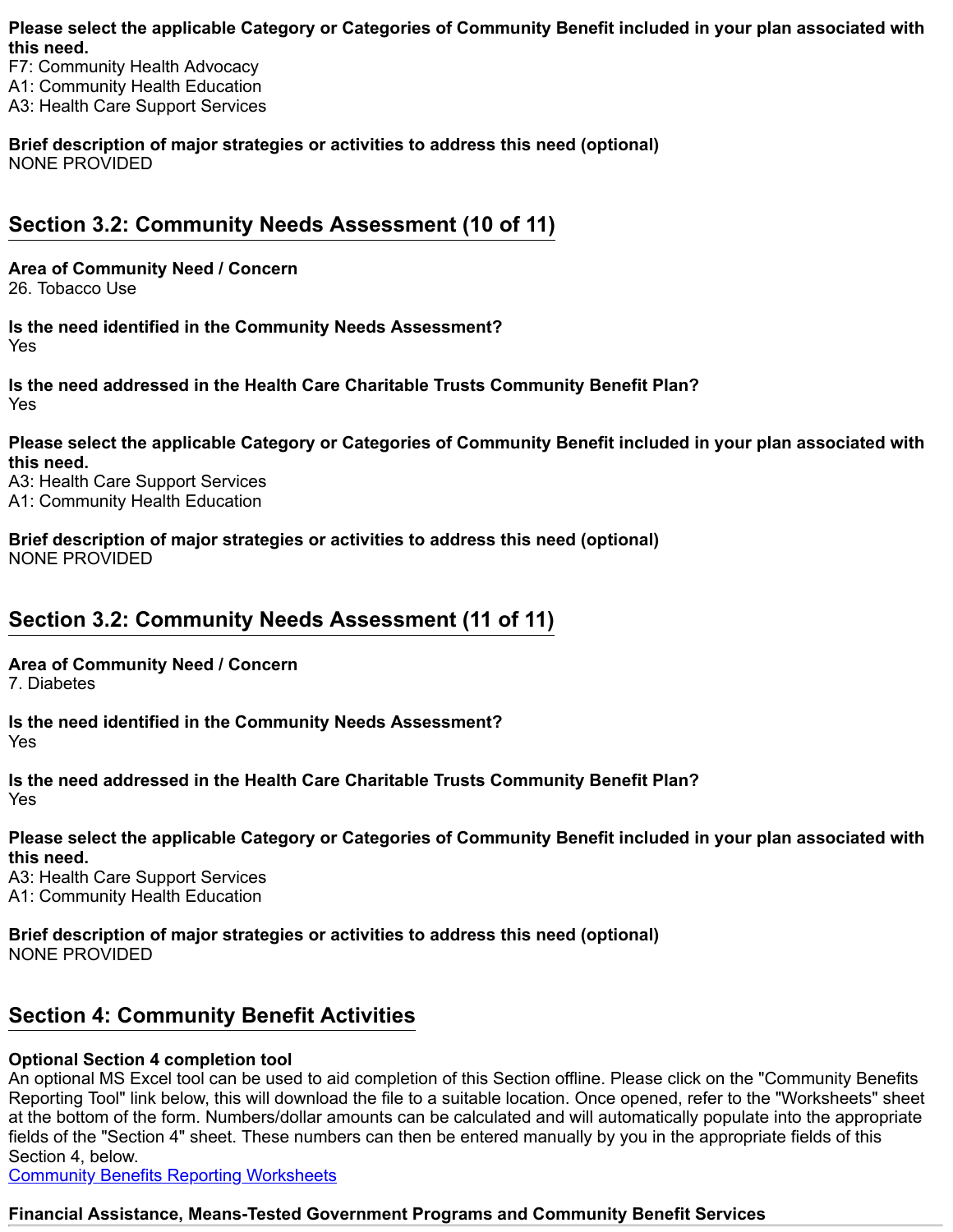#### **Total Functional Expenses for the Reporting Year (\$)** 50964531

### **(1) Financial Assistance at cost (if using the optional Excel tool, refer to Worksheet 1)**

| (a) Number of<br>activities or<br>programs<br>(optional) | (b)<br><b>Persons</b><br>served<br>(optional) | (c) Total<br>community<br>benefit<br>expense (\$) | (d) Direct<br>offsetting<br>revenue<br>(\$) | (e) Net<br>community<br>benefit<br>expense (\$) | (f)<br><b>Percent</b><br>of total<br>expense<br>$(\%)$ | <b>Estimated expense of</b><br>activities projected for<br>the next Fiscal Year (\$) |
|----------------------------------------------------------|-----------------------------------------------|---------------------------------------------------|---------------------------------------------|-------------------------------------------------|--------------------------------------------------------|--------------------------------------------------------------------------------------|
| <b>NONE</b><br><b>PROVIDED</b>                           | <b>NONE</b><br><b>PROVIDED</b>                | 344722                                            | 0                                           | 344722                                          | 0.7%                                                   | 360000                                                                               |

### **(2) Medicaid (if using the optional Excel tool, refer to Worksheet 3, column A)**

| (a) Number of<br>activities or<br>programs<br>(optional) | (b)<br><b>Persons</b><br>served<br>(optional) | (c) Total<br>community<br>benefit<br>expense (\$) | (d) Direct<br>offsetting<br>revenue<br>(\$) | $(e)$ Net<br>community<br>benefit<br>expense $(\$)$ | (f)<br><b>Percent</b><br>of total<br>expense<br>$(\%)$ | <b>Estimated expense of</b><br>activities projected for<br>the next Fiscal Year (\$) |
|----------------------------------------------------------|-----------------------------------------------|---------------------------------------------------|---------------------------------------------|-----------------------------------------------------|--------------------------------------------------------|--------------------------------------------------------------------------------------|
| <b>NONE</b><br><b>PROVIDED</b>                           | <b>NONE</b><br><b>PROVIDED</b>                | 17696675                                          | 17339933                                    | 356742                                              | 0.7%                                                   | 75000                                                                                |

#### **(3) Costs of other means-tested government programs (if using the optional Excel tool, refer to Worksheet 3, column B)**

| (a) Number of<br>activities or<br>programs<br>(optional) | (b)<br><b>Persons</b><br>served<br>(optional) | (c) Total<br>community<br>benefit<br>expense (\$) | (d) Direct<br>offsetting<br>revenue<br>(\$) | $(e)$ Net<br>community<br>benefit<br>expense (\$) | (f)<br><b>Percent</b><br>of total<br>expense<br>(%) | <b>Estimated expense of</b><br>activities projected for<br>the next Fiscal Year (\$) |
|----------------------------------------------------------|-----------------------------------------------|---------------------------------------------------|---------------------------------------------|---------------------------------------------------|-----------------------------------------------------|--------------------------------------------------------------------------------------|
| <b>NONE</b><br><b>PROVIDED</b>                           | <b>NONE</b><br><b>PROVIDED</b>                | 6877814                                           | 5284336                                     | 1593478                                           | 3.1%                                                | 1500000                                                                              |

### **(4) Total Financial Assistance and Means-Tested Government Programs**

| (a) Number<br>of activities<br>or programs | (b)<br><b>Persons</b><br>served | (c) Total<br>community<br>benefit<br>expense (\$) | (d) Direct<br>offsetting<br>revenue<br>$($ \$) | (e) Net<br>community<br>benefit<br>expense (\$) | (f) Percent<br>of total<br>expense<br>(%) | <b>Estimated expense of</b><br>activities projected for<br>the next Fiscal Year (\$) |
|--------------------------------------------|---------------------------------|---------------------------------------------------|------------------------------------------------|-------------------------------------------------|-------------------------------------------|--------------------------------------------------------------------------------------|
| <b>0</b>                                   |                                 | 24919211                                          | 22624269                                       | 2294942                                         | 4.5%                                      | 1935000                                                                              |

### **Community Benefit Services**

**(5) Community health improvement services and community benefit operations (if using the optional Excel tool, refer to Worksheet 4)**

| (a) Number of<br>activities or<br>programs<br>(optional) | (b)<br><b>Persons</b><br>served<br>(optional) | (c) Total<br>community<br>benefit<br>expense $(\$)$ | (d) Direct<br>offsetting<br>revenue<br>(\$) | $(e)$ Net<br>community<br>benefit<br>expense $(\$)$ | (f)<br><b>Percent</b><br>of total<br>expense<br>(%) | <b>Estimated expense of</b><br>activities projected for<br>the next Fiscal Year (\$) |
|----------------------------------------------------------|-----------------------------------------------|-----------------------------------------------------|---------------------------------------------|-----------------------------------------------------|-----------------------------------------------------|--------------------------------------------------------------------------------------|
| <b>NONE</b><br><b>PROVIDED</b>                           | <b>NONE</b><br><b>PROVIDED</b>                | 269772                                              | 130580                                      | 139192                                              | 0.3%                                                | 350000                                                                               |

### **(6) Health professions education (if using the optional Excel tool, refer to Worksheet 5)**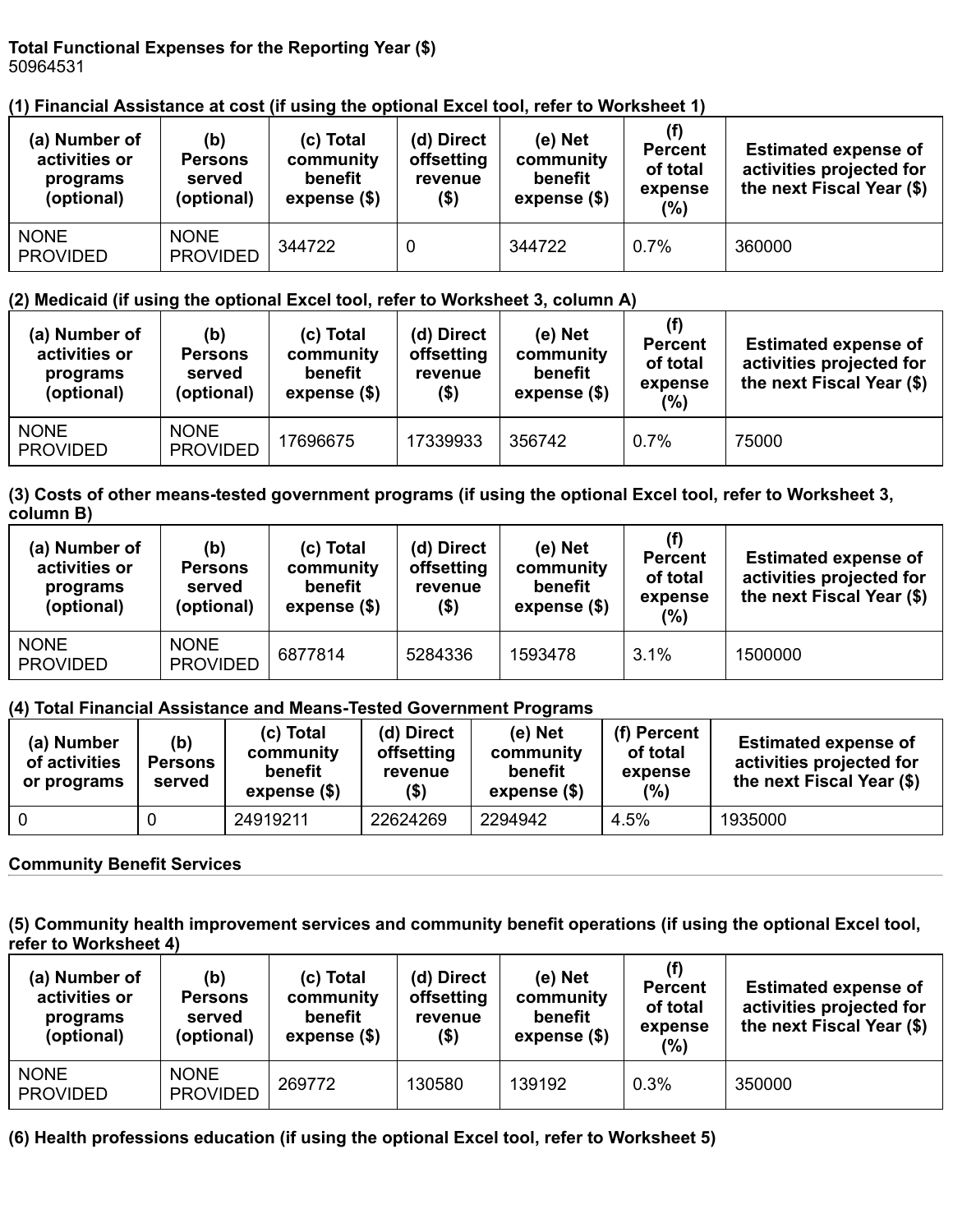| (a) Number of<br>activities or<br>programs<br>(optional) | (b)<br><b>Persons</b><br>served<br>(optional) | (c) Total<br>community<br>benefit<br>expense $($ \$) | (d) Direct<br>offsetting<br>revenue<br>(\$) | (e) Net<br>community<br>benefit<br>expense $($)$ | (f)<br><b>Percent</b><br>of total<br>expense<br>(%) | <b>Estimated expense of</b><br>activities projected for<br>the next Fiscal Year (\$) |
|----------------------------------------------------------|-----------------------------------------------|------------------------------------------------------|---------------------------------------------|--------------------------------------------------|-----------------------------------------------------|--------------------------------------------------------------------------------------|
| <b>NONE</b><br><b>PROVIDED</b>                           | <b>NONE</b><br><b>PROVIDED</b>                |                                                      |                                             | 0                                                | $0\%$                                               | $\mathbf 0$                                                                          |

### **(7) Subsidized health services (if using the optional Excel tool, refer to Worksheet 6)**

| (a) Number of<br>activities or<br>programs<br>(optional) | (b)<br><b>Persons</b><br>served<br>(optional) | (c) Total<br>community<br>benefit<br>expense (\$) | (d) Direct<br>offsetting<br>revenue<br>$($ \$) | $(e)$ Net<br>community<br>benefit<br>expense (\$) | <b>Percent</b><br>of total<br>expense<br>(%) | <b>Estimated expense of</b><br>activities projected for<br>the next Fiscal Year (\$) |
|----------------------------------------------------------|-----------------------------------------------|---------------------------------------------------|------------------------------------------------|---------------------------------------------------|----------------------------------------------|--------------------------------------------------------------------------------------|
| <b>NONE</b><br><b>PROVIDED</b>                           | <b>NONE</b><br><b>PROVIDED</b>                |                                                   |                                                | 0                                                 | 0%                                           | 0                                                                                    |

### **(8) Research (if using the optional Excel tool, refer to Worksheet 7)**

| (a) Number of<br>activities or<br>programs<br>(optional) | (b)<br><b>Persons</b><br>served<br>(optional) | (c) Total<br>community<br>benefit<br>expense (\$) | (d) Direct<br>offsetting<br>revenue<br>(\$) | $(e)$ Net<br>community<br>benefit<br>expense (\$) | (f)<br><b>Percent</b><br>of total<br>expense<br>(%) | <b>Estimated expense of</b><br>activities projected for<br>the next Fiscal Year (\$) |
|----------------------------------------------------------|-----------------------------------------------|---------------------------------------------------|---------------------------------------------|---------------------------------------------------|-----------------------------------------------------|--------------------------------------------------------------------------------------|
| <b>NONE</b><br><b>PROVIDED</b>                           | <b>NONE</b><br><b>PROVIDED</b>                |                                                   |                                             | 0                                                 | $0\%$                                               | 0                                                                                    |

### **(9) Cash and in-kind contributions for community benefit (if using the optional Excel tool, refer to Worksheet 8)**

| (a) Number of<br>activities or<br>programs<br>(optional) | (b)<br><b>Persons</b><br>served<br>(optional) | (c) Total<br>community<br>benefit<br>expense $(\$)$ | (d) Direct<br>offsetting<br>revenue<br>(\$) | (e) Net<br>community<br>benefit<br>expense (\$) | (f)<br><b>Percent</b><br>of total<br>expense<br>(%) | <b>Estimated expense of</b><br>activities projected for<br>the next Fiscal Year (\$) |
|----------------------------------------------------------|-----------------------------------------------|-----------------------------------------------------|---------------------------------------------|-------------------------------------------------|-----------------------------------------------------|--------------------------------------------------------------------------------------|
| <b>NONE</b><br><b>PROVIDED</b>                           | <b>NONE</b><br><b>PROVIDED</b>                |                                                     | 0                                           | 0                                               | 0%                                                  |                                                                                      |

### **(10) Total Other Benefits**

| (a) Number<br>of activities<br>or programs | (b)<br><b>Persons</b><br>served | (c) Total<br>community<br>benefit<br>expense (\$) | (d) Direct<br>offsetting<br>revenue<br>(5) | (e) Net<br>community<br>benefit<br>expense $(\$)$ | (f) Percent<br>of total<br>expense<br>(%) | <b>Estimated expense of</b><br>activities projected for<br>the next Fiscal Year (\$) |
|--------------------------------------------|---------------------------------|---------------------------------------------------|--------------------------------------------|---------------------------------------------------|-------------------------------------------|--------------------------------------------------------------------------------------|
| - 0                                        |                                 | 269772                                            | 130580                                     | 139192                                            | 0.3%                                      | 350000                                                                               |

#### **Total**

#### **(11) Totals**

| (a) Number<br>of activities<br>or programs | (b)<br><b>Persons</b><br>served | (c) Total<br>community<br>benefit<br>expense (\$) | (d) Direct<br>offsetting<br>revenue<br>$($ \$) | (e) Net<br>community<br>benefit<br>expense (\$) | (f) Percent<br>of total<br>expense<br>(%) | <b>Estimated expense of</b><br>activities projected for<br>the next Fiscal Year (\$) |
|--------------------------------------------|---------------------------------|---------------------------------------------------|------------------------------------------------|-------------------------------------------------|-------------------------------------------|--------------------------------------------------------------------------------------|
| 0                                          |                                 | 25188983                                          | 22754849                                       | 2434134                                         | 4.8%                                      | \$2285000                                                                            |

## **Section 5: Community Building Activities**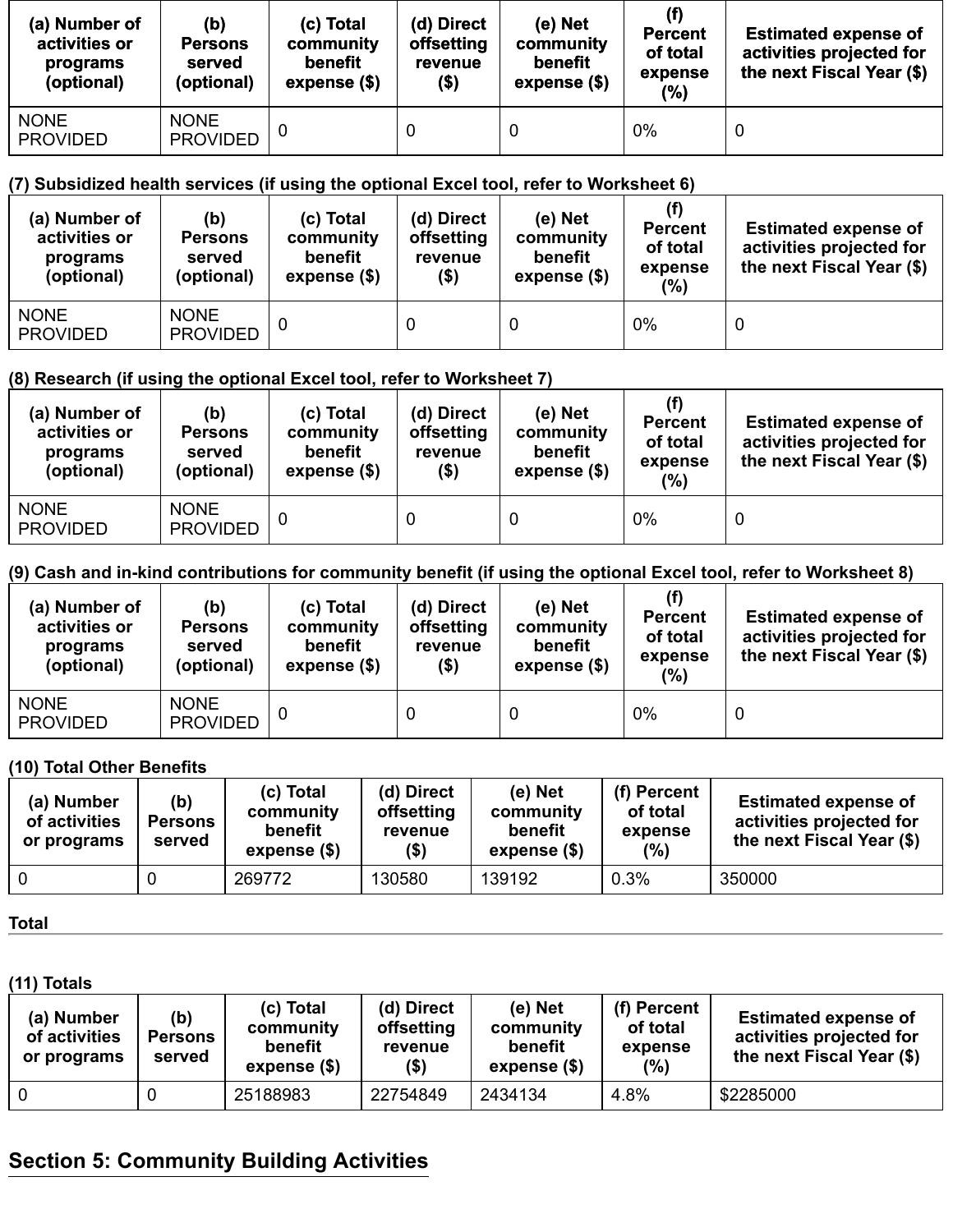**Total expense (\$; entered at top of Section 4)** 50964531

### **(1) Physical improvements and housing**

| (a) Number of<br>activities or<br>programs (optional) | (b) Persons<br>served<br>(optional) | (c) Total<br>community<br>benefit expense<br>$($ \$) | (d) Direct<br>offsetting<br>revenue $(\$)$ | (e) Net<br>community<br>benefit expense<br>(\$) | (f) Percent of<br>total expense<br>$(\%)$ |
|-------------------------------------------------------|-------------------------------------|------------------------------------------------------|--------------------------------------------|-------------------------------------------------|-------------------------------------------|
| <b>NONE PROVIDED</b>                                  | <b>NONE</b><br><b>PROVIDED</b>      |                                                      |                                            |                                                 | $0\%$                                     |

#### **(2) Economic development**

| (a) Number of<br>activities or<br>programs (optional) | (b) Persons<br>served<br>(optional) | (c) Total<br>community<br>benefit expense<br>$($ \$) | (d) Direct<br>offsetting<br>revenue $(\$)$ | (e) Net<br>community<br>benefit expense<br>$($ \$) | (f) Percent of<br>total expense<br>(%) |
|-------------------------------------------------------|-------------------------------------|------------------------------------------------------|--------------------------------------------|----------------------------------------------------|----------------------------------------|
| <b>NONE PROVIDED</b>                                  | <b>NONE</b><br><b>PROVIDED</b>      | 313                                                  |                                            | 313                                                | 0%                                     |

#### **(3) Community support**

| (a) Number of<br>activities or<br>programs (optional) | (b) Persons<br>served<br>(optional) | (c) Total<br>community<br>benefit expense<br>(\$) | (e) Net<br>(d) Direct<br>community<br>offsetting<br>benefit expense<br>revenue $(\$)$<br>(\$) |       | (f) Percent of<br>total expense<br>(%) |
|-------------------------------------------------------|-------------------------------------|---------------------------------------------------|-----------------------------------------------------------------------------------------------|-------|----------------------------------------|
| <b>NONE PROVIDED</b>                                  | <b>NONE</b><br><b>PROVIDED</b>      |                                                   |                                                                                               | 38309 | 0.1%                                   |

### **(4) Environmental improvements**

| (a) Number of<br>activities or<br>programs (optional) | (b) Persons<br>served<br>(optional) | (c) Total<br>community<br>benefit expense<br>$($ \$) | (d) Direct<br>offsetting<br>revenue $(\$)$ | (e) Net<br>community<br>benefit expense<br>(\$) |    |
|-------------------------------------------------------|-------------------------------------|------------------------------------------------------|--------------------------------------------|-------------------------------------------------|----|
| <b>NONE PROVIDED</b>                                  | <b>NONE</b><br><b>PROVIDED</b>      |                                                      |                                            |                                                 | 0% |

#### **(5) Leadership development and training for community members**

| (a) Number of<br>activities or<br>programs (optional) | (b) Persons<br>served<br>(optional) | (c) Total<br>community<br>benefit expense<br>(\$) | (d) Direct<br>offsetting<br>revenue $(\$)$ | (e) Net<br>community<br>benefit expense<br>(\$) | (f) Percent of<br>total expense<br>(%) |
|-------------------------------------------------------|-------------------------------------|---------------------------------------------------|--------------------------------------------|-------------------------------------------------|----------------------------------------|
| <b>NONE PROVIDED</b>                                  | <b>NONE</b><br><b>PROVIDED</b>      | 6876                                              |                                            | 6876                                            | 0%                                     |

#### **(6) Coalition building**

| (a) Number of<br>activities or<br>programs (optional) | (b) Persons<br>served<br>(optional) | (c) Total<br>community<br>benefit expense<br>(\$) | (d) Direct<br>offsetting<br>revenue $(\$)$ | $(e)$ Net<br>community<br>benefit expense |    |
|-------------------------------------------------------|-------------------------------------|---------------------------------------------------|--------------------------------------------|-------------------------------------------|----|
| <b>NONE PROVIDED</b>                                  | <b>NONE</b><br><b>PROVIDED</b>      | 25005                                             |                                            | 25005                                     | 0% |

### **(7) Community health improvement advocacy**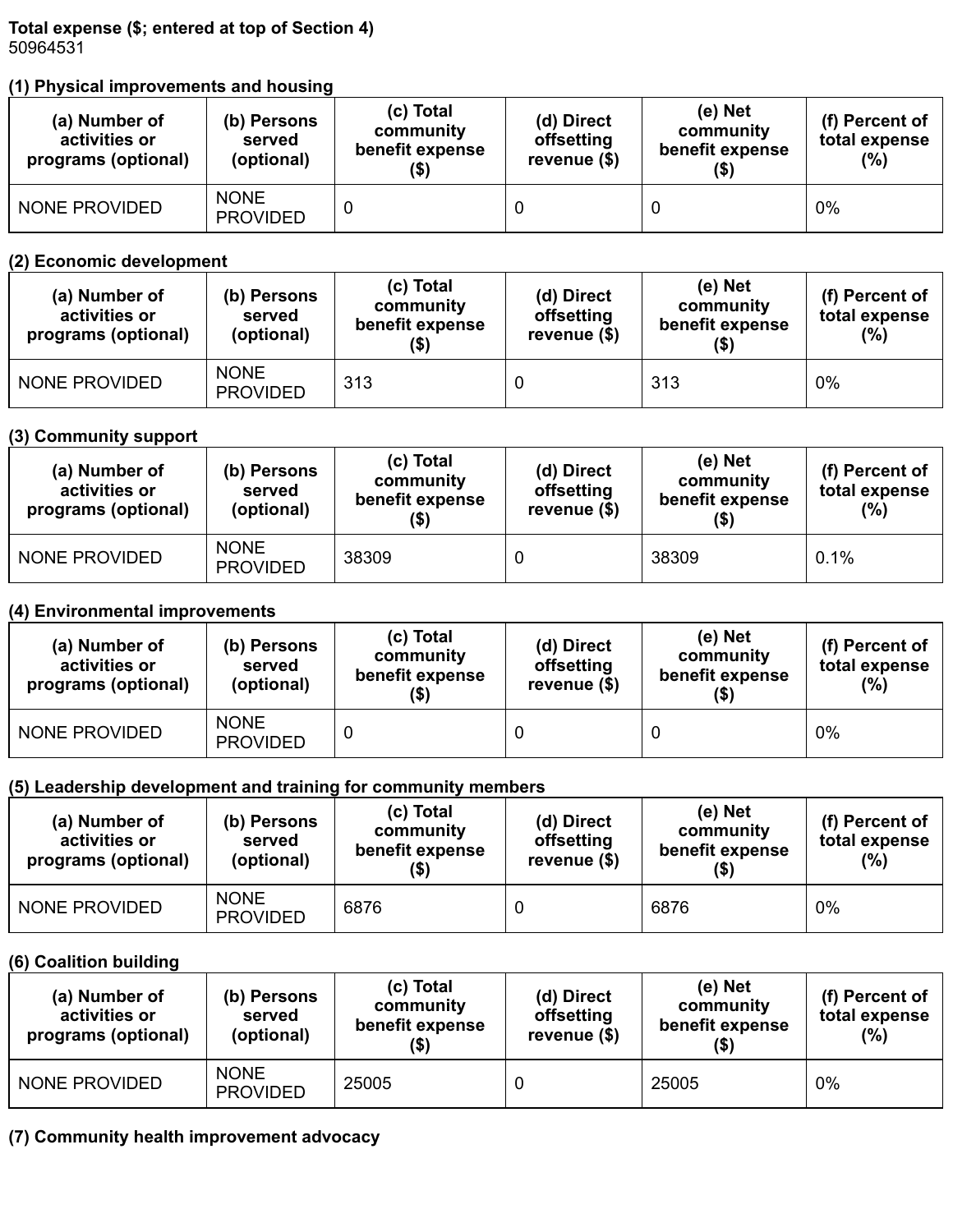| (a) Number of<br>activities or<br>programs (optional) | (b) Persons<br>served<br>(optional) | (c) Total<br>community<br>benefit expense<br>(\$) | (d) Direct<br>offsetting<br>revenue $(\$)$ | (e) Net<br>community<br>benefit expense | (f) Percent of<br>total expense<br>(%) |
|-------------------------------------------------------|-------------------------------------|---------------------------------------------------|--------------------------------------------|-----------------------------------------|----------------------------------------|
| <b>NONE PROVIDED</b>                                  | <b>NONE</b><br><b>PROVIDED</b>      | 54402                                             |                                            | 54402                                   | 0.1%                                   |

#### **(8) Workforce development**

| (a) Number of<br>activities or<br>programs (optional) | (b) Persons<br>served<br>(optional) | (c) Total<br>community<br>benefit expense<br>(\$) | (e) Net<br>(d) Direct<br>community<br>offsetting<br>benefit expense<br>revenue $(\$)$ |  | (f) Percent of<br>total expense<br>$(\%)$ |
|-------------------------------------------------------|-------------------------------------|---------------------------------------------------|---------------------------------------------------------------------------------------|--|-------------------------------------------|
| <b>NONE PROVIDED</b>                                  | <b>NONE</b><br><b>PROVIDED</b>      |                                                   |                                                                                       |  | $0\%$                                     |

#### **(9) Other**

| (a) Number of<br>activities or<br>programs (optional) | (b) Persons<br>served<br>(optional) | (c) Total<br>community<br>benefit expense<br>(\$) | (d) Direct<br>offsetting<br>revenue $(\$)$ | (e) Net<br>community<br>benefit expense<br>(\$) | (f) Percent of<br>total expense<br>(%) |
|-------------------------------------------------------|-------------------------------------|---------------------------------------------------|--------------------------------------------|-------------------------------------------------|----------------------------------------|
| <b>NONE PROVIDED</b>                                  | <b>NONE</b><br><b>PROVIDED</b>      | 529                                               |                                            | 529                                             | $0\%$                                  |

#### **Total**

#### **(10) Totals**

| (a) Number of<br>activities or<br>programs | (b)<br><b>Persons</b><br>served | (c) Total community<br>benefit expense (\$) | (d) Direct<br>offsetting<br>revenue (\$) | (e) Net community<br>benefit expense (\$) | (f) Percent of<br>total expense<br>(%) |
|--------------------------------------------|---------------------------------|---------------------------------------------|------------------------------------------|-------------------------------------------|----------------------------------------|
|                                            |                                 | 125434                                      |                                          | 125434                                    | 0.2%                                   |

### **Section 6: Medicare**

**Enter total revenue received from Medicare (\$ -- including DSH and IME)** 17339933

**Enter Medicare allowable costs of care relating to payments specified above (\$)** 17696675

**Medicare surplus (shortfall)** \$-356742

**Describe the extent to which any shortfall reported above should be treated as community benefit. Please also describe the costing methodology or source used to determine the amount reported above.** NONE PROVIDED

Cost to charge ratio **Describe the costing methodology or source used to determine the amount reported above. Please check the boxes below that describe the method used:**

## **Section 7: Summary Financial Measures**

**Gross Receipts from Operations (\$)** 54874979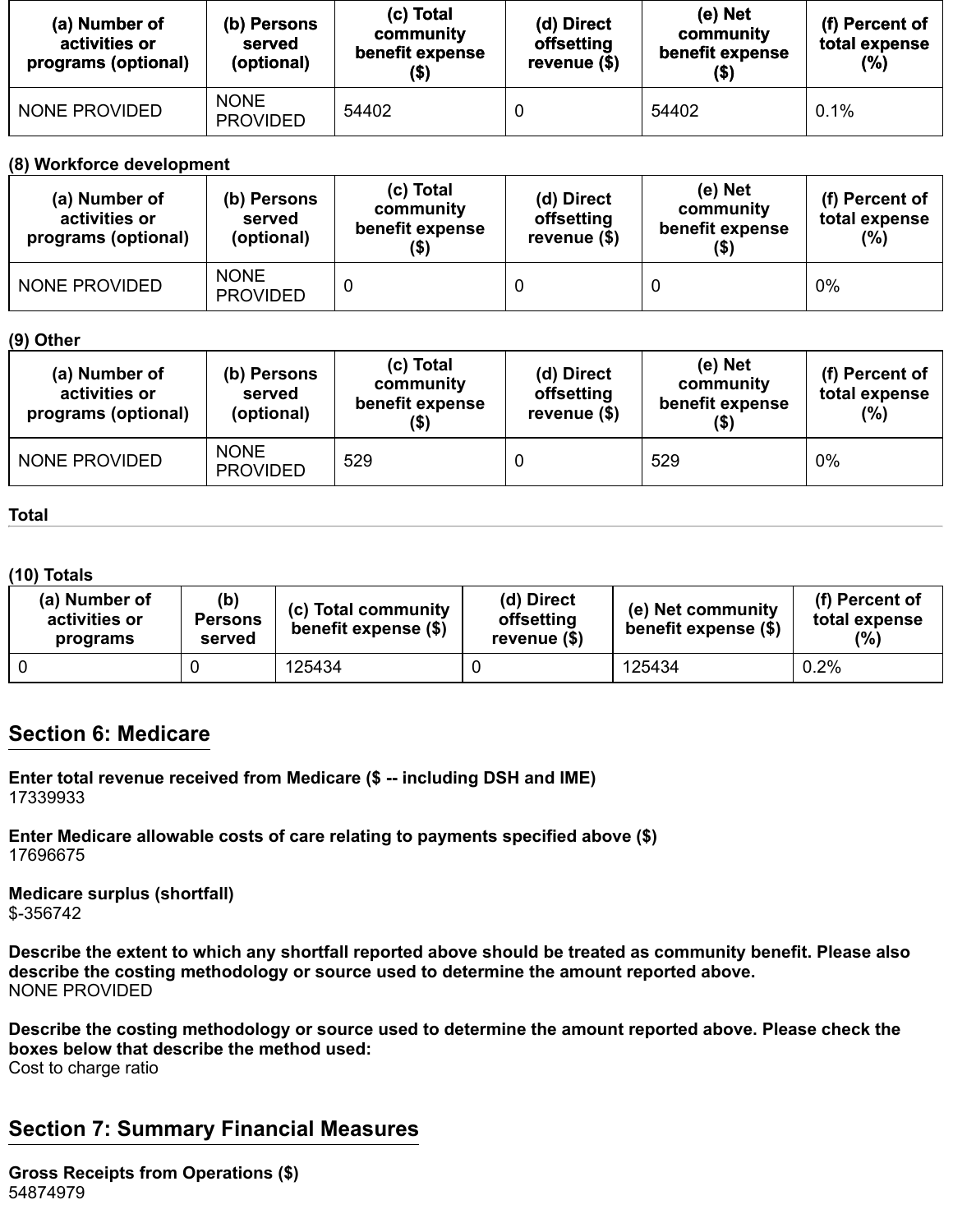**Net operating costs (\$)** 50964531

**Ratio of gross receipts from operations to net operating costs** 1.077

**Unreimbursed Community Benefit Costs**

**Financial Assistance and Means-Tested Government Programs (\$)** 2294942

**Other Community Benefit Costs (\$)** 139192

**Community Building Activities (\$)** 125434

**Total Unreimbursed Community Benefit Expenses (\$)** 2559568

**Net community benefit costs as a percent of net operating costs (%)** 5.02%

**Other Community Benefits (optional)**

**Leveraged Revenue for Community Benefit Activities (\$)** 130580

**Medicare Shortfall (\$)** \$-356742

### **Section 8: Community Engagement in the Community Benefits Process**

**Please list below**

| <b>Community Organizations, Local Government</b><br><b>Officials and other Representatives of the Public:</b> | Indentification<br>of Need | <b>Prioritization</b><br>of Need | <b>Development</b><br>of the Plan | <b>Commented</b><br><b>on</b><br><b>Proposed</b><br><b>Plan</b> |
|---------------------------------------------------------------------------------------------------------------|----------------------------|----------------------------------|-----------------------------------|-----------------------------------------------------------------|
| <b>VRH Primary Care Patients</b>                                                                              | Yes                        | <b>No</b>                        | No                                | No.                                                             |
| <b>Community Members at Large</b>                                                                             | Yes                        | Yes                              | <b>No</b>                         | No.                                                             |
| Area Emergency First Responders                                                                               | Yes                        | <b>No</b>                        | <b>No</b>                         | <b>No</b>                                                       |
| <b>Regional Chamber of Commerce Executives</b>                                                                | Yes                        | Yes                              | <b>No</b>                         | No.                                                             |
| Area Social Service Executive Directors                                                                       | Yes                        | Yes                              | No                                | <b>No</b>                                                       |
| Regional Town Managers/County Leadership                                                                      | Yes                        | Yes                              | <b>No</b>                         | <b>No</b>                                                       |
| Public Health System Leadership & Coalition                                                                   | Yes                        | Yes                              | <b>No</b>                         | <b>No</b>                                                       |
| Regional Town Welfare Representatives                                                                         | Yes                        | Yes                              | <b>No</b>                         | <b>No</b>                                                       |
| <b>Area Senior Centers</b>                                                                                    | Yes                        | <b>Yes</b>                       | <b>No</b>                         | <b>No</b>                                                       |
| Elected Public Officials, Town/City, County                                                                   | <b>Yes</b>                 | Yes                              | <b>No</b>                         | <b>No</b>                                                       |